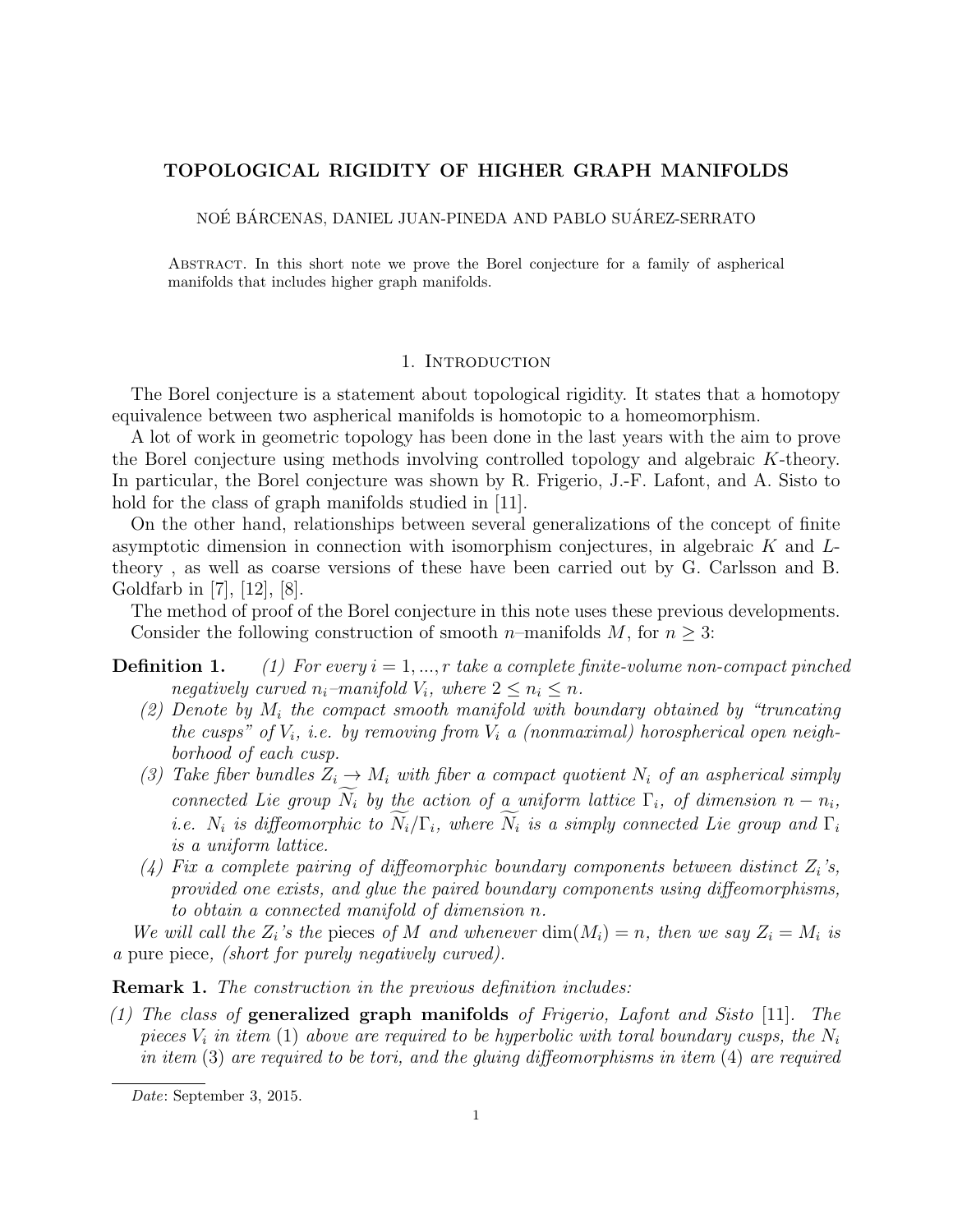*to be affine diffeomorphims. These authors produce examples of manifolds within this class that do not admit any CAT*(0) *metric.*

- *(2) The family of* cusp-decomposable manifolds *of T. Tam Nguyen Phan* [\[14\]](#page-7-0)*, where interesting (non)rigidity properties are explored. These manifolds only have pure pieces.*
- *(3)* The **affine twisted doubles** *of hyperbolic manifolds, for which C.S. Aravinda and T. Farrell study in* [\[1\]](#page-6-4) *the existence of nonpositively curved metrics.*
- *(4) The* higher graph manifolds *studied in* [\[9\]](#page-6-5) *by C. Connell and the third named author. In that family, item (3) consists of infanilmanifold bundles with affine structure group, which are moreover trivial near the 'cusp boudary' of the negatively curved pieces in the base. In item (4) the glueing diffeomorphisms are restricted to those which are isotopic to affine diffeomorphisms. These two restrictions are used in* [\[9\]](#page-6-5) *to prove statements about collapsing and computations of minimal volume. They turn out not to be needed in the arguments we present for the Borel conjecture to hold true.*

The following theorem is our main result:

<span id="page-1-0"></span>**Theorem 1.** Let M be an *n*–dimensional manifold constructed as in Definition [1,](#page-0-0) for  $n \geq 6$ , *then M* satisfies the Borel conjecture. That is, given a homotopy equivalence  $f : M \to M'$ , where  $M'$  is an aspherical *n*-dimensional manifold, then  $f$  is homotopic to a homeomor*phism.*

The following section explains the notions of asymptotic dimension, weak regular coherence, and finite decomposition complexity. In the last section a proof of Theorem [1](#page-1-0) that uses these properties can be found, and also a proof that presents a slight extension of the general strategy proposed by Frigerio-Lafont-Sisto, and we verify it for the higher graph manifolds whose pieces are trivial bundles.

Acknowledgements. The authors thank Boris Goldfarb and Jim Davis for conversations related to this paper. The first named author aknowledges the support of UNAM PAPIIT Grant ID100315. The second named author has support from UNAM-PAPIIT and CONACyT research grants. The third named author thanks CONACyT Mexico and DGAPA-UNAM for supporting various research initiatives.

2. Finite Asymptotic Dimension and Weak Regular Coherence

2.1. Asphericity. Consider the next definition, following [\[11\]](#page-6-0), which will be used later on:

**Definition 2.** The boundaries of the pieces  $Z_i$  that are identified together in Definition [1](#page-0-0) *will be called the* internal walls *of M.*

Now we will prove, via an adaptation of the arguments of Frigerio-Lafont-Sisto, that the manifolds we are interested in are in fact aspherical.

Lemma 2. *If M is a manifold (possibly with boundary) constructed as in Definition [1,](#page-0-0) then M is aspherical.*

*Proof.* This proof is by induction on the number of internal walls *c* of *M*. If  $c = 0$  then  $M = Z$ for some bundle *Z* over a closed, negatively curved base. It follows from the homotopy exact sequence for the bundle *Z* that *M* is aspherical in this case, establishing the base case for our inductive argument.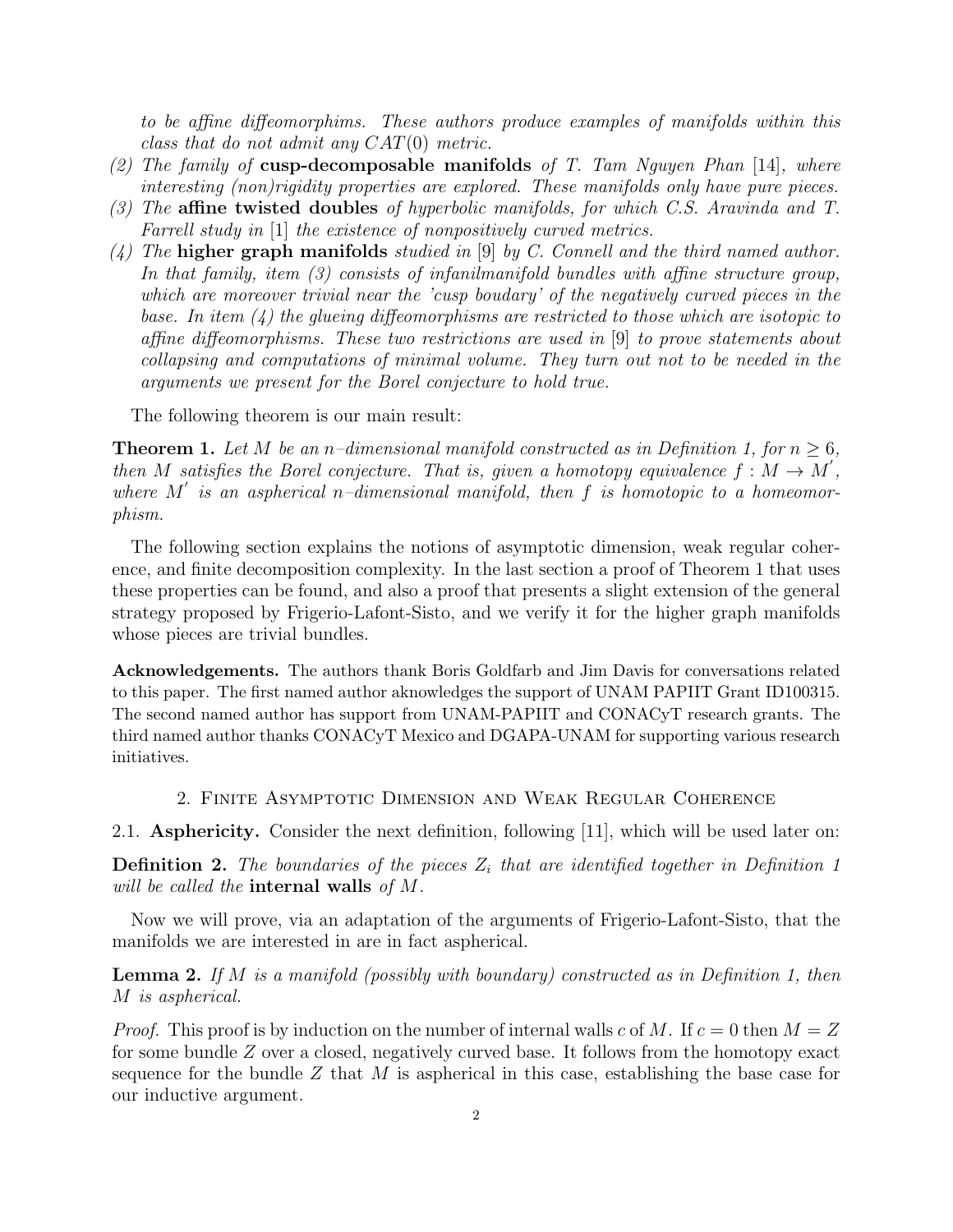Assume *c >* 0, and that the result holds for manifolds constructed as in Defintion [1,](#page-0-0) with strictly less than *c* internal walls. Cut open *M* along an arbitrary internal wall *W*. Our inductive hypothesis implies that now *M* is obtained by gluing one or two (depending on whether *W* separates *M* or not) aspherical spaces. Since the inclusion of *W* in the piece(s) in *M* it belongs to is  $\pi_1$ –injective, it follows from a classical result of Whitehead [\[16\]](#page-7-1) that *M* is aspherical.  $\Box$ 

2.2. Finite asymptotic dimension. Let *G* be a finitely presented group. Fix a finite generator set *S* and consider the word metric  $d<sub>S</sub>$  induced by the generating set. With this metric, the group  $G$  is a proper metric space.

**Definition 3.** A family  $\{U\}$  of subsets in a metric space  $X$  is  $D$ *–disjoint if*  $d(U, U') > D$  for *all subsets in the family. The asymptotic dimension* asdim *X of X is the smallest number n such that for any D >* 0 *there is a uniformly bounded cover of X by n* + 1*-familes of D-disjoint families of subsets.*

An example of spaces (and groups) for which their asymptotic dimension can be explicitly computed are precisely quotients of simply connected Lie groups:

<span id="page-2-0"></span>**Theorem 3.** *(Carlsson-Goldfarb, Cor. 3.6 in* [\[6\]](#page-6-6)*)Let*  $\Gamma$  *be a cocompact lattice in a connected Lie group G with maximal compact subgroup K. Then* asdim  $\Gamma = dim(G/K)$ *.* 

For spaces that are built up using smaller subsets, there is a theorem that allows us to bound the asymptotic dimension of the total space. Let *X* be a metric space. The family  ${X_\alpha}$  of subsets of *X* is said to satisfy the inequality asdim $X_\alpha \leq n$  uniformly if for every  $r < \infty$  a constant *R* can be found so that for every  $\alpha$  there exists *R*–disjoint families  $U^0_\alpha, U^1_\alpha, U^2_\alpha, \ldots, U^n_\alpha$  of *R*–bounded subsets of  $X_\alpha$  covering  $X_\alpha$ .

<span id="page-2-1"></span>**Theorem 4.** *(Union theorem, Bell-Dranishnikov, Thm. 25 in* [\[3\]](#page-6-7)*)* Let  $X = \bigcup X_\alpha$  be a  $\alpha$ *metric space where the family*  $\{X_{\alpha}\}\$  *satisfies the inequality* asdim  $X_{\alpha} \leq n$  *uniformly. Suppose further that for every r there is a*  $Y_r \subset X$  *with* asdim  $Y_r \leq n$  *so that*  $d(X_\alpha - Y_r, X_{\alpha'} - Y_r) \geq r$ *whenever*  $X_{\alpha} \neq X_{\alpha'}$ *. Then* asdim  $X \leq n$ *.* 

<span id="page-2-2"></span>**Lemma 5.** The fundamental group  $\pi_1(M)$  of a manifold M of dimension *n* constructed as *in Definition [1](#page-0-0) has finite asymptotic dimension.*

*Proof.* The fundamental groups of the pieces  $\pi_1(Z_i)$  fit in an exact sequence

$$
1 \to \pi_1(N_i) \to \pi_1(Z_i) \to \pi_1(M_i) \to 1.
$$

The asymptotic dimension of  $\pi_1(M_i)$  equals  $n - n_i$  by the Cartan-Hadamard Theorem. On the other hand, the asymptotic dimension of the fibres, which are quotients of Lie groups *G* under the action of a uniform lattice, equals  $\dim(G/K) < \infty$  by Theorem [3.](#page-2-0)

Finally, we invoke Theorem [4,](#page-2-1) from which we conclude that the asymptotic dimension of  $\pi_1(X)$  is finite.

2.3. Finite decomposition complexity. We will briefly define the notion of *straight finite decomposition complexity*, since we use it as a key property in the proof of the main result presented below.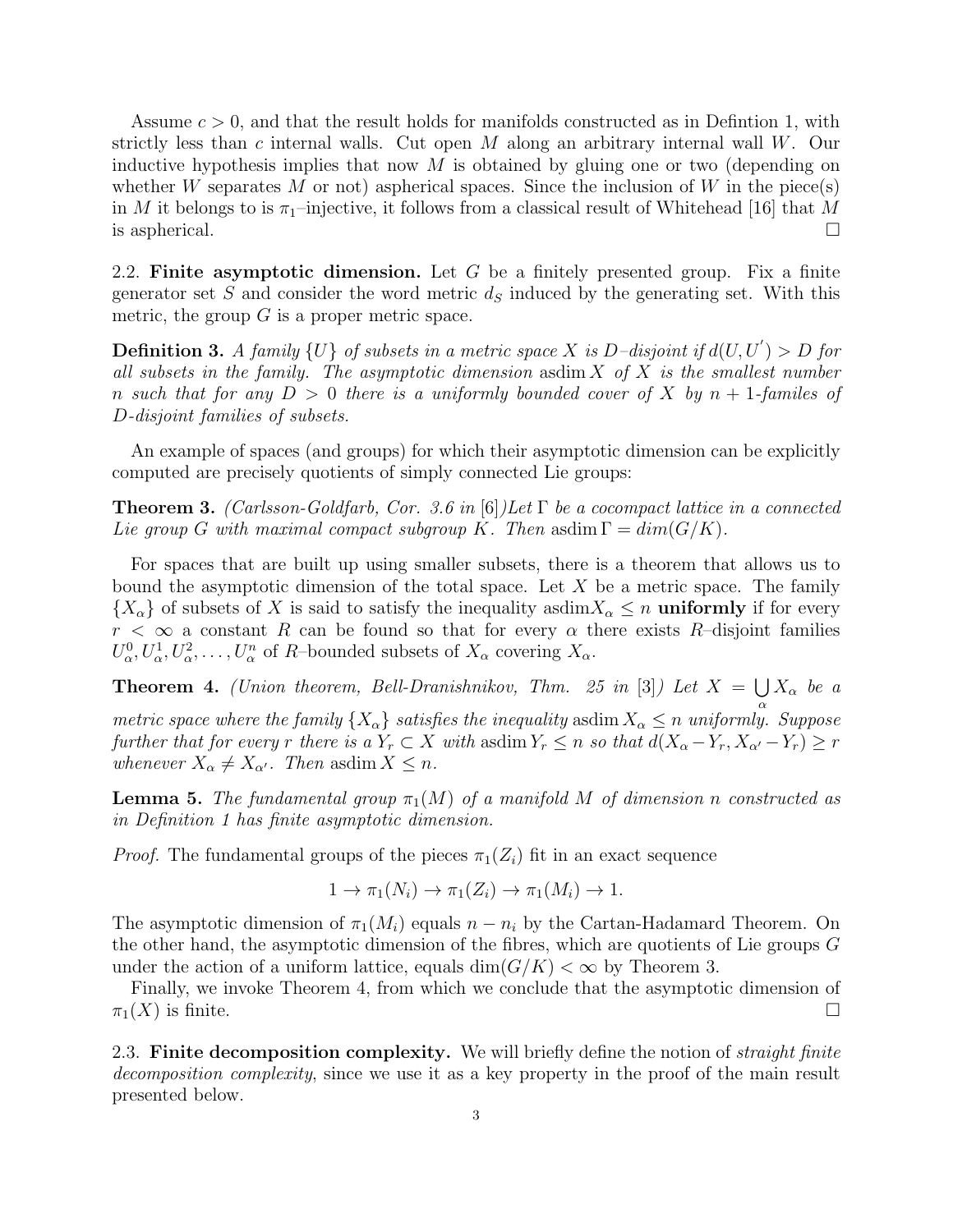Let *X* and *Y* be two families of metric spaces, and  $R > 0$ . The family *X* is called *R*– decomposable over *Y* if, for any space *X* in *X* there are collections of subsets  ${U_{1,\alpha}}$  and  ${U_{2,\beta}}$  such that

$$
X = \bigcup_{i=1,2,\gamma=\alpha,\beta} U_{i,\gamma}.
$$

Each  $U_{i,\gamma}$  is a member of the family *Y*, and each of the collections  $\{U_{1,\alpha}\}\$  and  $\{U_{2,\beta}\}\$  is *R*–disjoint. A family of metric spaces is called *bounded* if there is a uniform bound on the diameters of the spaces in the family.

Definition 4. *A metric space X has* straight finite decomposition complexity *if, for any sequence*  $R_1 \leq R_2 \leq \ldots$  *of positive numbers, there exists a finite sequence of metric families*  $V_1, V_2, \ldots, V_n$  *such that*  $X$  *is*  $R_1$ *–decomposable over*  $V_1$ ,  $X$  *is*  $R_2$ *–decomposable over*  $V_2$ *, etc, and the family V<sup>n</sup> is bounded.*

The following well known lemma ties this notion with that of asymptotic dimension, for completeness we include a proof:

<span id="page-3-0"></span>Lemma 6. *If a group has finite asymptotic dimension, then it has straight finite decomposition complexity.*

*Proof.* It was shown by Guentner-Tessera-Yu that a countable metric space of finite asymptotic dimension has finite decomposition complexity in [\[13\]](#page-6-8). As part of their study of straight finite decomposition complexity, Dranishnikov-Zarichnyi showed in [\[10\]](#page-6-9) that groups with finite decomposition complexity have stright finite decomposition complexity.  $\Box$ 

### 3. Two proofs

3.1. The Carlsson-Goldfarb approach to the Borel conjecture. Let  $\Gamma$  be the fundamental group of a manifold constructed as in Defintion [1.](#page-0-0) The strategy for proving Theorem [1](#page-1-0) for manifolds with fundamental group  $\Gamma$  consists of showing that  $\Gamma$  satisfies the following properties:

- $(1)$   $\Gamma$  has finite asymptotic dimension.
- $(2)$   $\Gamma$  has a finite model for the classifying space  $B\Gamma$ .

A group satisfying these two conditions has been proven to also satisfy the integral isomorphism conjecture in algebraic K-theory, according to Theorem 3.11 of Goldfarb in [\[12\]](#page-6-2).

## *Proof.* (of Theorem [1\)](#page-1-0)

Item (1) was shown in Lemma [5](#page-2-2) above.

Item (2) follows from the fact that these are fundamental groups of compact aspherical manifolds (possibly with boundary) Therefore the Borel conjecture holds for the manifolds in Definition [1.](#page-0-0)  $\Box$ 

This simple strategy provides an alternative to the one layed out by Frigerio-Lafont-Sisto in [\[11\]](#page-6-0). We also present in the following a modified version of their strategy, and verify that it can be carried out for certain manifolds within those of Definition [1.](#page-0-0)

In a series of articles, B. Goldfarb and G. Carlsson have investigated several notions which generalize that of regular coherence for the group ring of infinite groups. The main geometric interest on this situation resides on the fact that these conditions are strong enough to allow the vanishing of the Whitehead group and negative algebraic K–theory groups of group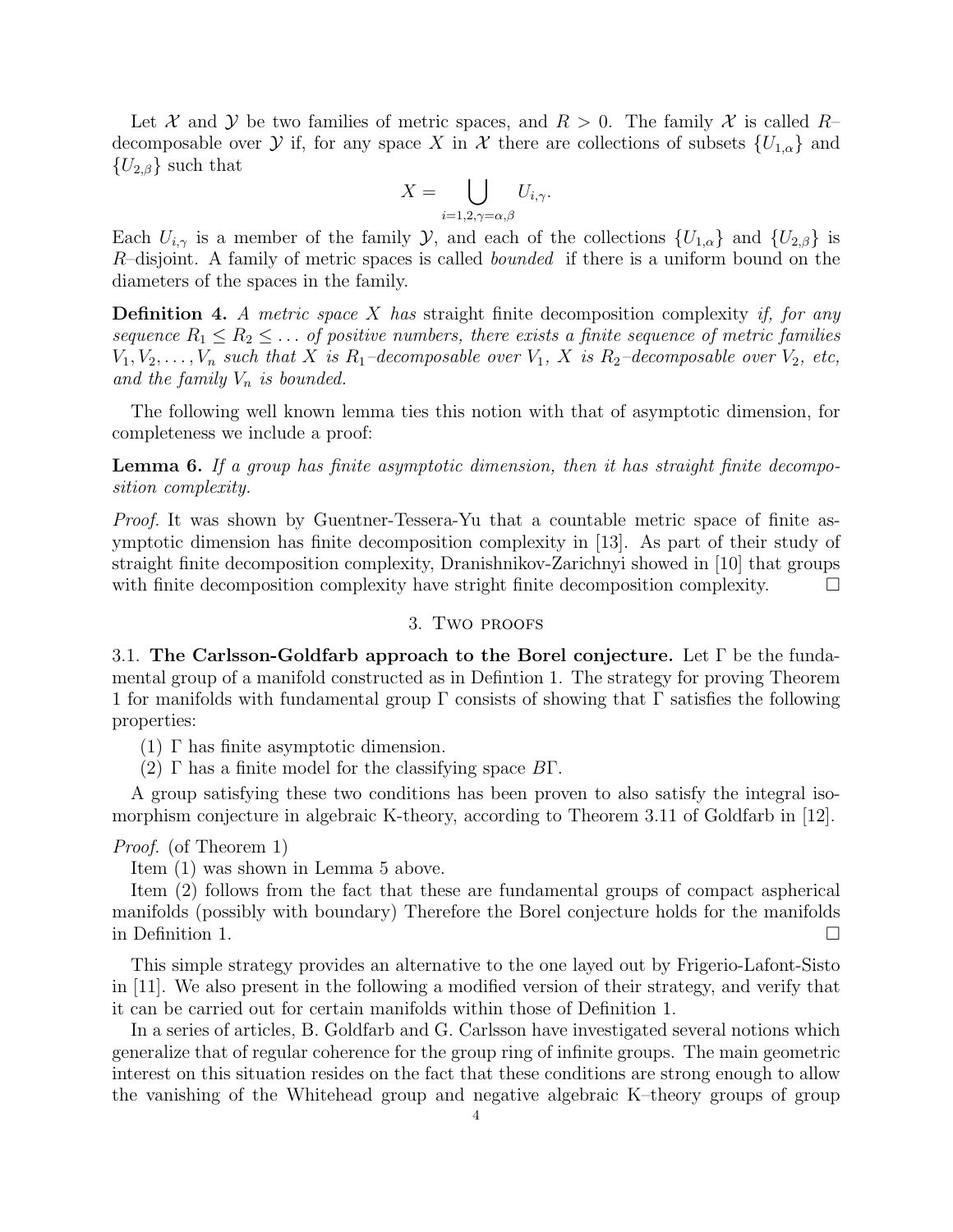rings, and weak enough to be handled with methods dealing with coarse versions of the isomorphism conjecture in algebraic *K*–theory [\[12\]](#page-6-2),[\[6\]](#page-6-6).

We will recall some definitions and fundamental results related to finite asymptotic dimension and the coarse assembly map in the boundedly controlled setting. See, for example, [\[5\]](#page-6-10) and [\[12\]](#page-6-2) for further reference.

Let  $\mathcal{P}(G)$  be the power set viewed as a category where morphisms are inclusions of subsets. Let *R* be a noetherian ring and consider a finitely generated  $R[G]$ –module *M*. A *G*–filtration of M is a functor  $f : \mathcal{P}(G) \to R - Sub(\mathcal{M})$  to the category of R-submodules of M such that  $f(G) = M$ , and each bounded set in the word metric  $d_S$ ,  $T \subset G$  is mapped to a finitely generated *R*–submodule. Such a functor *f* is equivariant if  $f(gS) = gf(S)$ 

**Definition 5.** A homomorphism  $\phi : F_1 \to F_2$  between finitely generated R[G]-modules with *fixed filtrations*  $f_1$ ,  $f_2$  *is boundedly controlled with respect to the bound*  $D > 0$  *if*  $\phi(f_1(S)) \subset$  $f_2(B_D(S))$  *for each subset*  $S \subset G$ *. If*  $\phi$  *also satisfies*  $\phi F_1 \cap f_2(S) \subset \phi F_1(B_D(S))$ *, then F is called boundedly bicontrolled.*

**Definition 6.** Let M be a finitely presented  $R[G]$  –module. A finite presentation  $F: R[G]^m \to \mathbb{R}$  $R[G]^n \to \mathcal{M}$  *is admissible if the homomorphism F is boundedly bicontrolled.* 

Definition 7. *A group ring R*[*G*] *is weakly coherent if every R*[*G*]*–module with an admissible presentation has a projective resolution of finite type. Similarly, a group ring is weakly regular coherent if every R*[*G*]*–module with an admissible presentation has finite homological dimension.*

<span id="page-4-1"></span>Theorem 7. *(Carlsson-Goldfarb, Corollary 3.9 in* [\[12\]](#page-6-2)*) Let R be a noetherian ring and let G be a group of finite asymptotic dimension. Then, the group ring R*[*G*] *is weakly regular coherent.*

Weak regular coherence has been verified to be enough to guarantee the vanishing of Whitehead groups and negative algebraic *K*–theory.

<span id="page-4-0"></span>Theorem 8. *(Goldfarb, Theorem 3.11 in* [\[12\]](#page-6-2)*). Let G be a group of finite asymptotic dimension (or more generally of finite decomposition complexity, as explained in* [\[12\]](#page-6-2)*). Assume that there is a finite model for the classifying space K*(*G,* 1)*. Then, the assembly map in algebraic K–theory is an isomorphism. In particular, the Whitehead group of G vanishes.*

As a consequence of theorem [8](#page-4-0) and lemma [5,](#page-2-2) we obtain:

**Corollary 9.** The group ring  $\mathbb{Z}_{\pi_1}(M)$  of a manifold M constructed as in Definition [1](#page-0-0) is *weakly regular coherent.*

3.2. An extension of the Frigerio-Lafont-Sisto approach to the Borel conjecture. The proof of the Borel conjecture for the class of manifolds studied by Frigerio-Lafont-Sisto in [\[11\]](#page-6-0) in fact developed a general strategy to be carried out for a given family of manifolds. In their Theorem 3.1 they proved that if a manifold is built up from a geometric decomposition, as are the higher graph manifolds in this paper, and satisfies the following six conditions, then it also satisfies the Borel conjecture:

- (1) Each of the inclusions  $W_{i,j} \to Z_i$  is  $\pi_1$ –injective.
- (2) Each of the pieces  $Z_i$  and each of the walls  $W_{i,j}$  are aspherical.
- (3) Each of the pieces  $Z_i$  and each of the walls  $W_{i,j}$  satisfy the Borel Conjecture.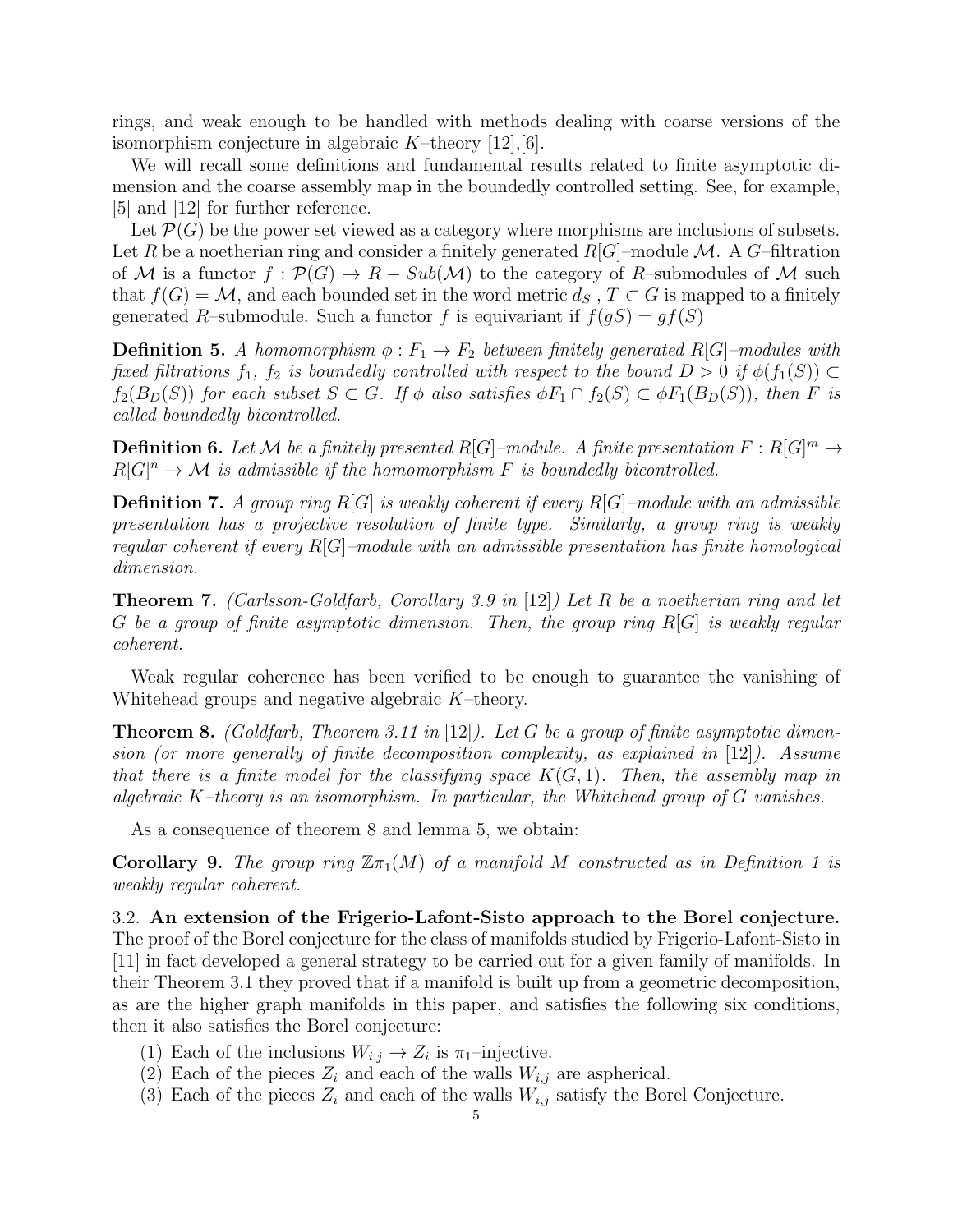- (4) The rings  $\mathbf{Z}\pi_1(W_{i,j})$  are all regular coherent.
- $(5)$   $Wh_k(\mathbf{Z}\pi_1(W_{i,j})) = 0 = Wh_k(\mathbf{Z}\pi_1(Z_i))$  for  $k \leq 1$ .
- (6) Each of the inclusions  $\pi_1(W_{i,j}) \to \pi_1(Z_i)$  is square-root-closed.

We propose a slightly modified version of this strategy, where we replace the last three conditions,  $(4)$ ,  $(5)$  and  $(6)$ , by a couple of new requirements. So that we obtain the following:

<span id="page-5-1"></span>**Lemma 10.** Let M be a compact manifold of dimension  $n \geq 6$  with a topological decompo*sition (as described in* [\[11\]](#page-6-0)*). Assume the following conditions hold:*

- *(1)* Each of the inclusions  $W_{i,j} \to Z_i$  is  $\pi_1$ –injective.
- *(2)* Each of the pieces  $Z_i$  and each of the walls  $W_{i,j}$  are aspherical.
- *(3) Each of the pieces Z<sup>i</sup> and each of the walls Wi,j satisfy the Borel Conjecture.*
- *(4) The group*  $\Gamma = \pi_1(M)$  *has finite decomposition complexity.*
- *(5) There exists a finite model for the classifying space*  $K(\Gamma, 1)$ *.*

*Then the manifold M also satisfies the Borel conjecture.*

*Proof.* Conditions (4) and (5) imply that the Whitehead groups  $Wh_i(\mathbf{Z}\Gamma) = 0$ , for  $i \leq 1$ , as proved in [\[12\]](#page-6-2).

Therefore the rest of the proof presented in Theorem 3.1 [\[11\]](#page-6-0) follows through, and the result holds.  $\Box$ 

Now we will concentrate on certain higher graph manifolds, explained briefly in the introduction (see [\[9\]](#page-6-5)).

<span id="page-5-0"></span>Lemma 11. *Assume M is a higher graph manifold, all of whose pieces are trival as bundles. Then, each of the pieces*  $Z_i \cong N_i \times M_i$ *, and each of the walls*  $W_{i,j}$ *, satisfy the fibred isomorphism conjecture (FIC) of Farrell-Jones.*

*Proof.* First notice that the validity of FIC for the walls  $W_{i,j}$  follows from the work of Bartels-Farrell-Lück in  $|2|$ , since these are quotients of Lie groups (see also their Remark 2.13).

As each piece  $Z_i$  is a trivial fibre bundle

$$
Z_i \cong N_i \times M_i
$$

the fundamental group of  $Z_i$  is a product

$$
\pi_1(Z_i) \cong \pi_1(N_i) \times \pi_1(M_i).
$$

Recall that *M<sup>i</sup>* is a manifold that admits a pinched negatively curved metric. So it also admits a  $CAT(0)$  metric, and therefore FIC holds for  $\pi_1(M_i)$ . The fibres satisfy FIC following [\[2\]](#page-6-11). Therefore  $\pi_1(Z_i)$  also satisfies FIC, by Theorem 2.9 in [2].

As a consequence we obtain that the Borel conjecture holds for each of the pieces  $Z_i$ , with trivial fibration structure, and each of the walls  $W_{i,j}$ , and so condition (3) is verified.

**Lemma 12.** Let  $M$  be a higher graph manifold, all of whose pieces  $Z_i$  are trvial as bundles, and let  $W_{i,j}$  denote its internal walls. Then, the rings  $\mathbf{Z} \pi_1(W_{i,j})$  are weakly regular coherent.

*Proof.* From the proof of Lemma [5,](#page-2-2) we conclude that these groups have finite asymptotic dimension. Now the result follows from Theorem [7.](#page-4-1)  $\Box$ 

<span id="page-5-2"></span>**Lemma 13.** Let *M* be a higher graph manifold, all of whose pieces  $Z_i$  are trvial as bundles, *and let*  $W_{i,j}$  *denote its internal walls. Then,*  $Wh_k(\mathbf{Z}\pi_1(W_{i,j})) = 0 = Wh_k(\mathbf{Z}\pi_1(Z_i))$  for  $k \leq 1$ *.* 6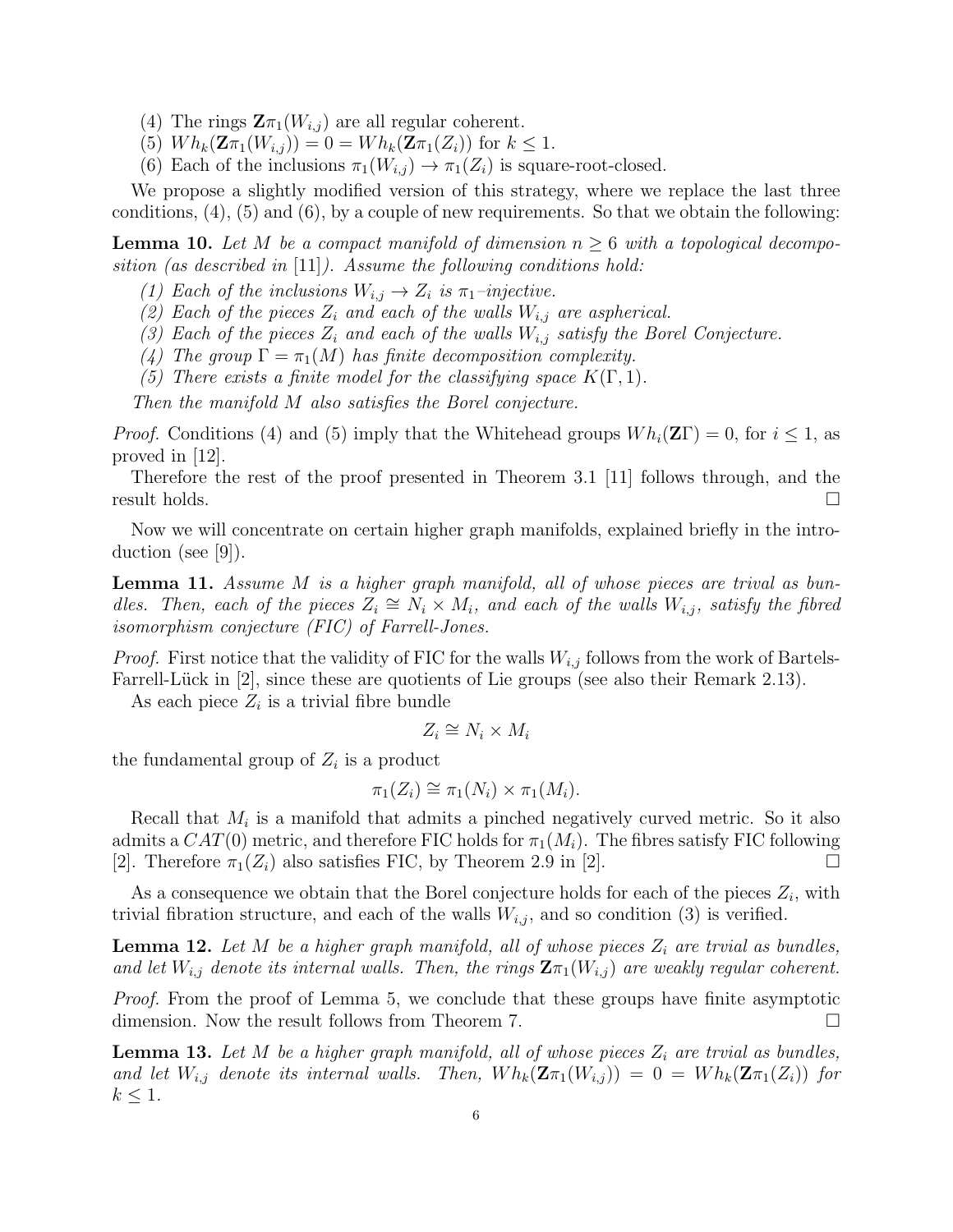*Proof.* Since each of the walls and pieces are aspherical, their fundamental groups are torsionfree. By the previous Lemma [11,](#page-5-0) the result holds for each of the pieces and walls. Alterna-tively, the result follows from Theorem [8.](#page-4-0)  $\Box$ 

<span id="page-6-13"></span>**Lemma 14.** Let *M* be a manifold constructed as in Definition [1.](#page-0-0) For every  $1 \leq i \leq r$ , the  $map N_i \rightarrow X$  *is*  $\pi_1$ *-injective. Moreover, the image of*  $\pi_1(N_i)$  *is a square root closed subgroup in the group*  $\pi_1(X)$ .

*Proof.* Consider the long exact sequence of homotopy groups of a fibration:

$$
\ldots \to \pi_n(N_i) \to \pi_n(Z_i) \to \pi_n(M_i) \to \ldots
$$

The connectedness of  $N_i$  implies the  $\pi_1$ -injectivity condition.

Using proposition VII.2 in page 168 of  $[4]$ , it suffices to verify the square root closed condition in the fundamental groups of the edges  $\pi_1(W_i, j) \to \pi_1(Z_i)$ . Using the long exact sequence of the fibration again, this is equivalent to showing that there are no 2–torsion elements in  $\pi_1(M_i)$ . This is certainly the case, since  $M_i$  is an aspherical manifold.  $\Box$ 

<span id="page-6-14"></span>**Lemma [1](#page-0-0)5.** Let *M* be a manifold constructed as in Definition 1 and  $\Gamma = \pi_1(M)$ . Then *there exists a finite model for*  $K(\Gamma, 1)$ *.* 

*Proof.* Notice that the manifold *M* is aspherical and hence it is itself a finite model for  $K(\Gamma, 1)$ .

Now we collect all of these auxiliary results to present:

**Theorem 16.** Let M be a higher graph manifold of dimension  $\geq 6$ . Assume that all of the *pieces of M are trivial bundles. Then M satisfies the Borel conjecture.*

*Proof.* Notice that these higher graph manifolds satisfy all the hypothesis of Lemma [10.](#page-5-1) As has been shown in Lemmas [6,](#page-3-0) [11,](#page-5-0) [13,](#page-5-2) [14,](#page-6-13) and [15.](#page-6-14)  $\Box$ 

#### **REFERENCES**

- <span id="page-6-4"></span>[1] C.S. Aravinda, T. Farrell, *Twisted doubles and nonpositive curvature*, Bull. London Math. Soc. 41 (2009) 1053–1059.
- <span id="page-6-11"></span>[2] A. Bartels, F.T. Farrell, W. Lück, *The Farrell-Jones conjecture for cocompact lattices in virtually connected Lie groups*, Journal of the A.M.S., 27 (2014), no. 2, 339–388.
- <span id="page-6-7"></span>[3] G. Bell, A. Dranishnikov, *Asymptotic dimension,* Topology Appl. 155 (2008), no. 12, 1265–1296.
- <span id="page-6-12"></span>[4] S. Capell, *Splitting theorems for manifolds* Invent. Math. 33 (2) 1976, 69–170.
- <span id="page-6-10"></span>[5] G. Carlsson, B. Goldfarb, *The integral Novikov Conjecture for groups with finite asymptotic dimension,* Invent. Math. 157 (2004), 405–418.
- <span id="page-6-6"></span>[6] G. Carlsson, B. Goldfarb, *On homological coherence of discrete groups,* J. of Algebra 276 (2) 2004 502–514.
- <span id="page-6-1"></span>[7] G. Carlsson, B. Goldfarb, *Algebraic K–Theory of Geometric Groups,* arXiv:1305.3349.
- <span id="page-6-3"></span>[8] G. Carlsson, B. Goldfarb, *Equivariant Stable Homotopy Methods in the Algebraic K–Theory of Infinite Groups,* arXiv:1412.3483.
- <span id="page-6-5"></span>[9] C. Connell, P. Su´arez-Serrato, *On higher graph manifolds*, arXiv:1208.4876.
- <span id="page-6-9"></span>[10] A. Dranishnikov, M. Zarichnyi, *Asymptotic dimension, decomposition complexity, and Haver's property C*, Topology Appl. 169 (2014), 99–107.
- <span id="page-6-0"></span>[11] R. Frigerio, J.-F. Lafont, A. Sisto, *Rigidity of high dimensional graph manifolds*, Ast´erisque, to appear.
- <span id="page-6-2"></span>[12] B. Goldfarb, *Weak coherence and the K–Theory of groups with finite decomposition complexity,* IMRN, to appear, arXiv:1307.5345.
- <span id="page-6-8"></span>[13] E. Guentner, R. Tessera, G. Yu, *Discrete groups with finite decomposition complexity*. Groups Geom. Dyn. 7 (2013), no. 2, 377–402.